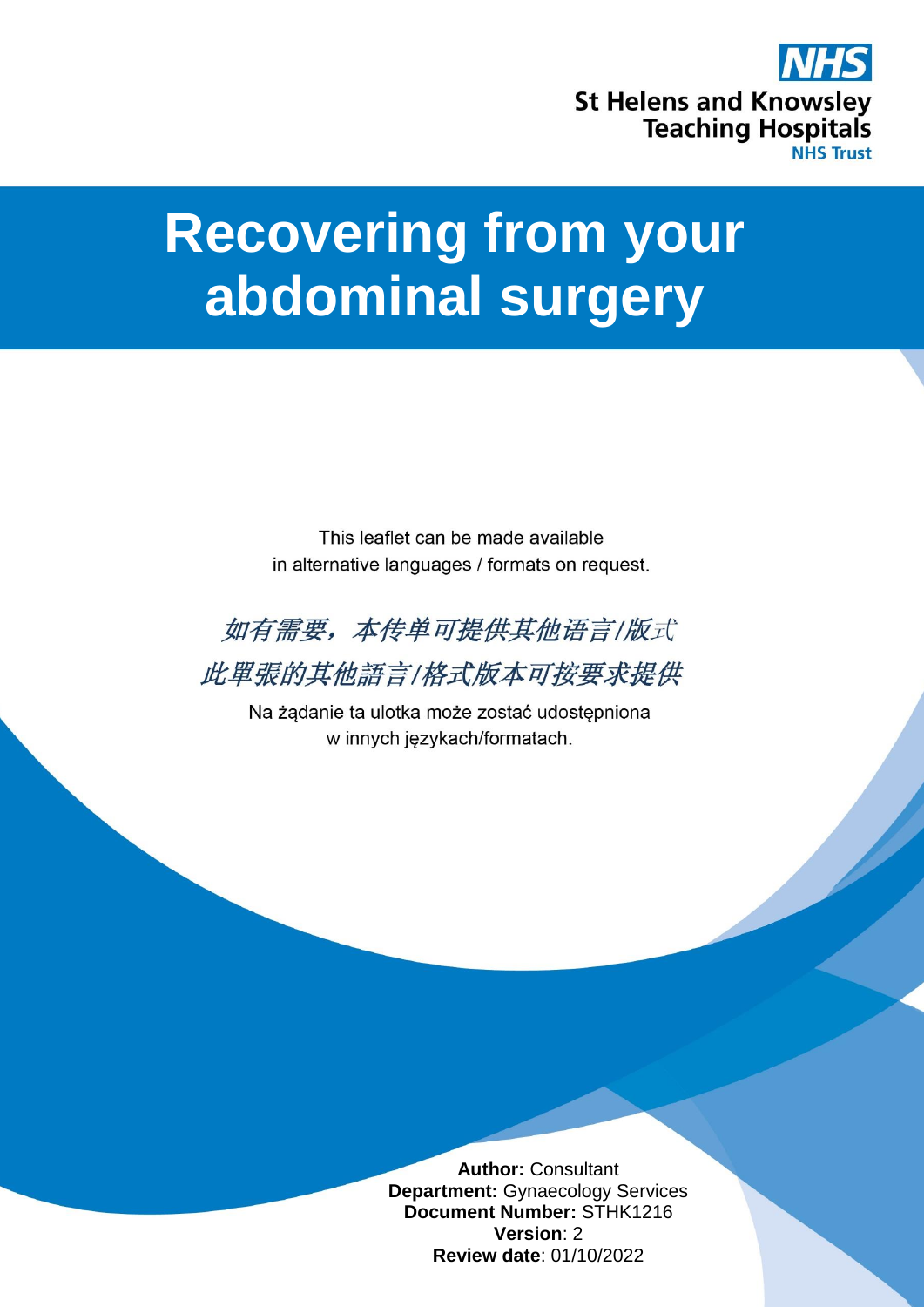You should read this information along with any other information you have been given about your recovery. You should already have information about exercises, nutrition and preventing DVT (blood clots in the legs).

## **What you should expect after a laparotomy (a cut on the abdomen)**

**Anaesthesia –** Most modern anaesthetics are short lasting. It is unusual to suffer from side effects for more than a day after your operation.

**Scars and stitches –** The surgery is carried out through a cut on the abdomen, this may be across the bikini line or vertically up and down the abdomen. You will have staples or stitches. Check with your nurse if these need to be removed. Details for treatment rooms (district nurses) will be provided on discharge from hospital.

**Vaginal bleeding –** You can expect to have some vaginal bleeding for up to 6 weeks after your operation, this is like a light period and is red or brown in colour. Some women have little or no bleeding initially and then have a sudden gush of old blood or fluid about 10 days later. This usually stops quickly. Only use sanitary towels. Tampons will increase risk of infection.

**Pain and discomfort –** You can expect pain and discomfort in your abdomen for at least the first few days after your operation. Taking regular pain relief will help you to mobilise better which will speed up your recovery and help prevent the formation of blood clots in your legs and lungs.

**Trapped wind –** Your bowel may temporarily slow down causing air or 'wind' to be trapped. Getting out of bed and walking around will help, peppermint water, peppermint tea and capsules may also ease your discomfort. Once your bowels start to move the trapped wind will ease.

**Tiredness and emotions –** You may feel much more tired than usual after you operation as your body is using a lot of energy to heal. A hysterectomy can also be emotionally stressful and many women feel tearful and emotional at first, when you are tired these feelings can seem worse. For many women, this is the last symptom to improve.

**Sex –** You should allow 4-6 weeks after your operation to allow your scars to heal. It is then safe to have sex – as long as you feel comfortable.

**Cervical screening (smears) –** Check with your gynaecologist or GP if you need to continue with smear tests.

**Driving –** It can take up to 6 weeks before you are able to drive. Before you drive you should be:

- Free from sedative effects from pain killers
- Able to sit in the car comfortably and work the controls
- Able to wear seatbelt comfortably
- Able to make an emergency stop
- Able to comfortably look over your shoulder to manoeuvre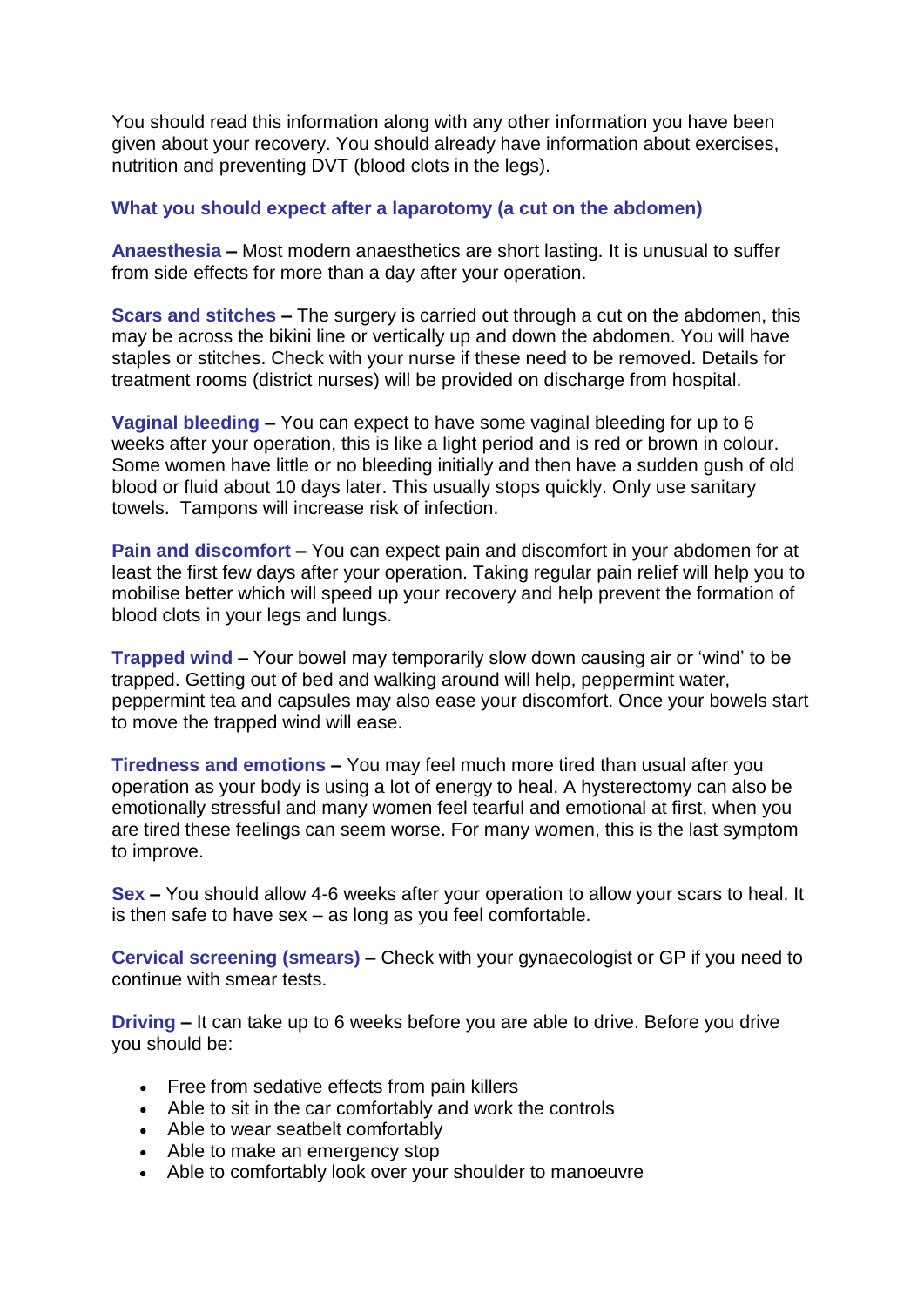It is a good idea to practice without the keys in the ignition. See if you can do all the movements you would need for an emergency stop and a three point turn without causing yourself pain and discomfort. When you are ready to start driving again, build up gradually, starting with a short journey.

**Work –** many women are able to go back to work after 6 weeks if they have been building up their levels of physical activity at home.

## **What can help you recover?**

There are a number of positive steps you can take:

**Rest –** Rest as much as you can for the first few days after you get home. It is good to relax, but avoid crossing your legs when you are sat or lying down. Rest does not mean doing nothing at all throughout the day. It is important to start exercising and doing light activities around the house within the first few days.

**Pelvic floor exercises –** Your pelvic floor muscles span the base of your pelvis. It is important to get these muscles working properly after your operation, even if you have stitches. Make these exercises part of your daily routine for the rest of your life. Some women use triggers to remind themselves such as, brushing their teeth, washing up or commercial breaks on television.

**Eat a healthy balanced diet –** Ensure your body has all the nutrients it needs by eating a healthy balanced diet. A healthy diet is a high fibre diet (fruit, vegetables, wholegrain bread and cereal) with up to 2 litres a day of fluid intake, mainly water. You will only gain weight if you eat more than you need to and you are not exercising enough.

**Keep your bowels working –** Your bowels will take time to return to normal. You may need to take laxatives to avoid straining and constipation. If you are taking pain relief that contains codeine, these can make you sleepy, slightly sick and constipated.

**Returning to work –** Returning to work can help your recovery by getting back into your normal routine. Some women who are off work for longer periods start to feel isolated and depressed.

## **When should I seek medical advice?**

Complications can occur after your operation, as with any operation. You should seek medical advice from your GP, the ward, NHS direct or NHS 24 if you experience:

**Burning and stinging when you pass urine or pass urine frequently** – this may be due to urine infection and may require a course of antibiotics.

**Heavy or smelly vaginal bleeding** – this may be due to infection and may require a course of antibiotics. Occasionally some women need to be admitted to hospital if symptoms are severe.